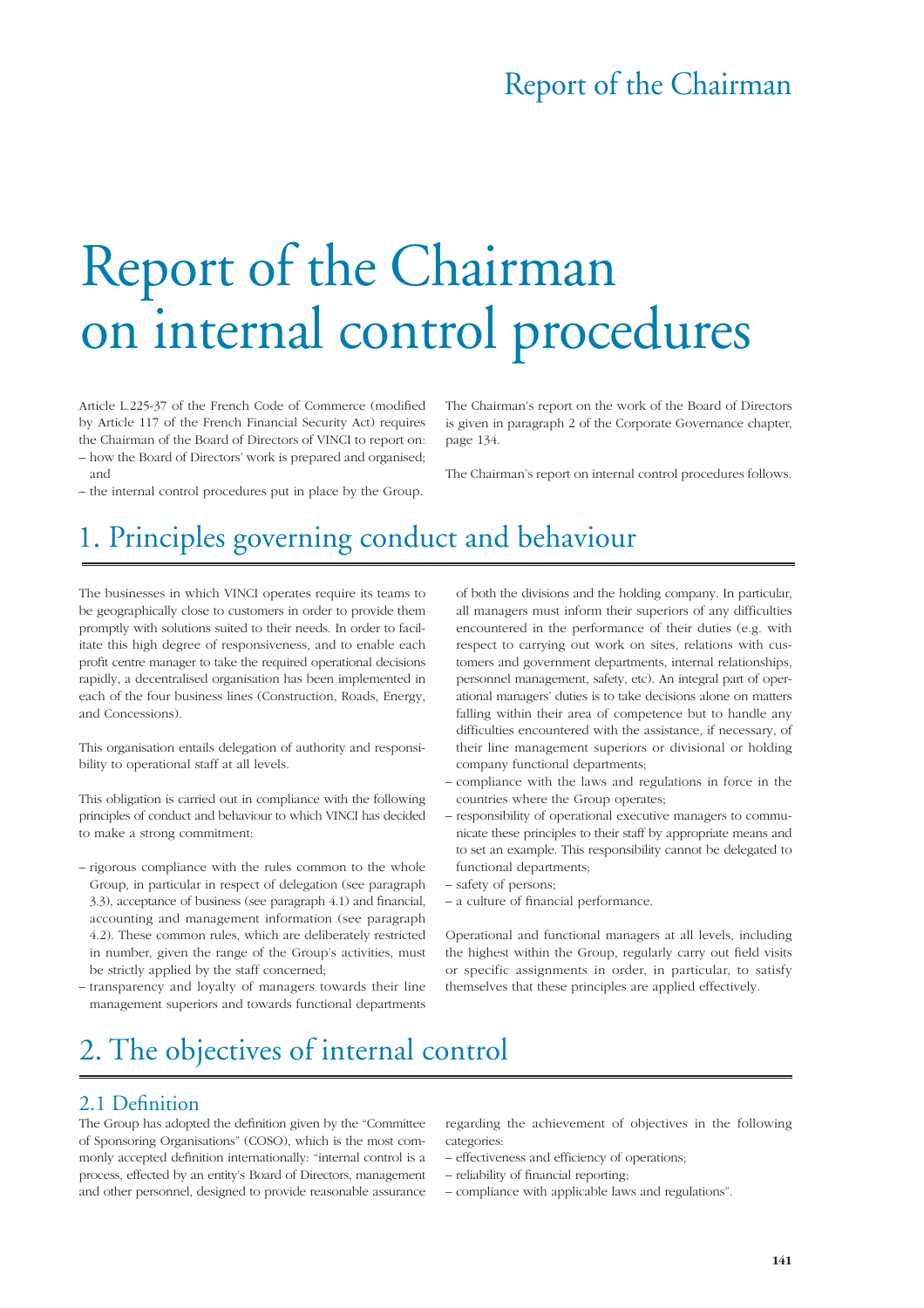### 2.2 Limits of internal control

One of the objectives of internal control is the prevention and control of risks arising from an enterprise's activities and the risks of error and fraud, in particular in the areas of accounting and finance.

Like any control system, internal control – however well designed and implemented – cannot provide an absolute guarantee that these risks have been completely eliminated.

## 3. General organisation and environment of internal control

#### 3.1 The Board of Directors and the Audit Committee

The VINCI Board of Directors represents all the shareholders collectively and obliges itself to act in all circumstances in the enterprise's corporate interest. It considers all major matters arising during the Group's business, in particular its major strategic choices.

The Board of Directors has delegated certain specific tasks to the Audit Committee regarding internal control and risk management.

#### 3.2 The Executive Committee

The Executive Committee has seven members: the Chairman and CEO who is also the Chairman of VINCI Concessions, the Director and Co-Chief Operating Officer who became Vice-Chairman of the Board of Directors at the beginning of 2005, the two Co-Chief Operating Officers (who are also Chairmen of the Energy and Roads business lines), the Chairman

#### 3.3 Directives

The Chairmen of the companies heading business lines (VINCI Concessions, VINCI Energies, Eurovia and VINCI Construction) exercise the powers given to them by law. Under the Group's internal organisation, they are also required to comply with the directives issued by VINCI's Chairman. These directives apply to the following areas:

- taking new business, replies to tenders and offers of services and for projects, studies, service provision, concessions and project organisation;
- real-estate investments;
- financial investments and divestments;

### 3.4 Internal audit

The internal audit department's role is to supervise the improvement of procedures while ensuring that they are adapted to the Group's situation and organisation, complying with the demands of the Financial Security Act. It also records and follows up the decisions taken by the VINCI Risk Committee, charged with authorising acceptance of business above certain thresholds (see paragraph 4.1). Lastly, it undertakes specific assignments requested either by General Management, or the Group's Financial Management or by the Management of the various business lines.

of the Construction business line, the Chief Financial Officer and the Vice-President, Corporate Communication, HR and Synergies. The Executive Committee is in charge of executing the Group's strategy and of defining and implementing its management policies, relating to finances, human resources, safety, insurance, etc.

- employment matters;
- financial and banking relations, tax, insurance;
- guarantees, collateral and security;:
- external and internal communication;
- major risks.

These directives define the thresholds above which specific authorisation has to be obtained or prior information submitted to the Chairman and CEO or certain VINCI functional departments or both.

The internal audit department works with business lines' internal audit staff, with whom it undertakes joint assignments, or personnel seconded for this purpose by the operational department concerned or personnel from certain of the holding company's functional departments. Following the example of Eurovia, which formed an internal audit department several years ago, specific organisations have been set up in 2004 by VINCI Concessions and VINCI Energies. VINCI Construction is reviewing the organisation of its internal control, building on the arrangements already existing within the six sub-groups forming the business line.

#### 3.5 The role of the holding company in relation to the business lines

The holding company has staff restricted to some 150 people, suited to the Group's strongly decentralised structure. The main

task of the holding company's various functional departments is to ensure that the Group's rules and procedures and General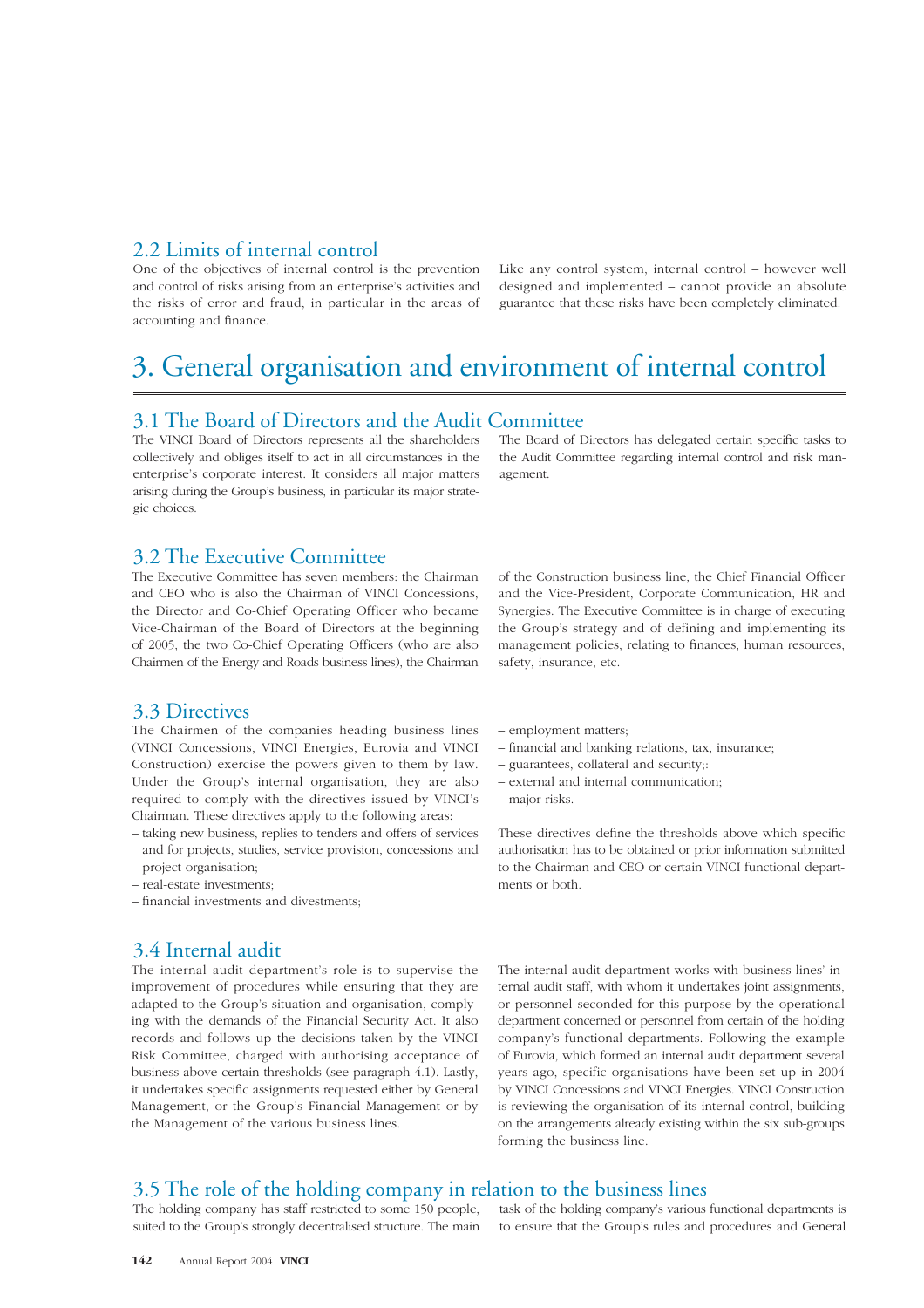# Report of the Chairman

Management's decisions are applied. Furthermore, and depending on needs expressed, these departments advise business lines on technical matters without interfering in the taking of operational decisions, which remain the business lines' responsibility.

In 2004, the holding company in particular issued guidelines concerning cash management within the Group. It also updated the procedures applicable to the holding company in respect of cash management and accounting.

# 4. The main internal control procedures

The main procedures described below are common to all companies in the Group. There are specific procedures within each business line, in particular for the monitoring of projects and forecasting of results, especially in connection with contracts spanning several years.

### 4.1. Procedures for authorisation of new business: the Risk Committee

Strict procedures are applied before orders are accepted. All replies to tenders must be authorised on the basis of preestablished thresholds set out in directives given to operational management by the Group Chairman, the General Management of each business line or by the VINCI Risk Committee.

The VINCI Risk Committee has to assess:

- external growth transactions;
- the terms and conditions of submitting offers and in particular the related technical, legal and financial commitments;
- all transactions relating to property development, concessions or long-term commitments, including the associated financing.

This procedure covers all public or private-sector business whatever the manner in which the enterprise is contacted (e.g.: directly, or through a traditional invitation to tender, project organisation, a public-private partnership, or a concession), both in France and foreign countries.

It applies to all projects of an amount exceeding a threshold set in the business line Management's Directives; the threshold relates to the operation in question as a whole, taking all lots together, whatever the share obtained by Group entities.

Other thresholds, lower than those necessitating consideration by the Risk Committee, trigger submission of prior information to VINCI General Management on an alert form. Lastly, under the system of delegation and sub-delegation of authority and responsibility put in place, other thresholds trigger a requirement for a formal agreement from the business line's General Management, under the procedure specific to and defined by each business line.

The Committee's purpose is to examine business which, particularly because of its size, financial structure, location or specific nature, may be considered as presenting a special risk; other factors may be adopted as criteria for examination, in particular regarding tenders that include a large technical risk. Submission to the Risk Committee constitutes formalisation of the commitment made by the manager of the entity concerned as to the expected level of profit on the project presented.

The Committee is usually composed of the Chairman, one of the Co-Chief Operating Officers, the Chief Financial Officer, and the Chief Audit Officer (for the holding company), and the manager of the business line concerned and representatives from the operational staff (the general manager, project manager, design office, etc.) and functional departments (legal, insurance, finance, etc.) of the company presenting the project. Moreover, the composition of the Risk Committee may be altered depending on the purpose of its meeting (e.g. examination of property transactions, acquisitions and longterm contracts in connection with concessions). Submission to the Risk Committee is obligatory whenever the thresholds determined on the basis of the business line and the nature of the business are exceeded.

The holding company's Risk Committee, in its various configurations, met on average twice a week in 2004.

#### 4.2 Internal control with respect to financial and accounting information

The Budget and Consolidation Department, part of the Finance Department, is responsible for the production, reliability and analysis of the financial information distributed inside and outside the Group. In particular the Department is in charge of:

- preparing and agreeing the Group's half-year and annual financial statements and forecasts (consolidation of budgets, budget updates and three year forecasts applying the same procedures as for the preparation of the consolidated financial statements);
- establishing and monitoring the Group's accounting policies and procedures, preparation of the transition to the IFRSs with effect from 1 January 2005 and preparation of the opening IFRS balance sheet at 1 January 2004 (the state of progress of the IFRS transition project is described in the IFRS Transition section in the Report of the Board of Directors, page 154);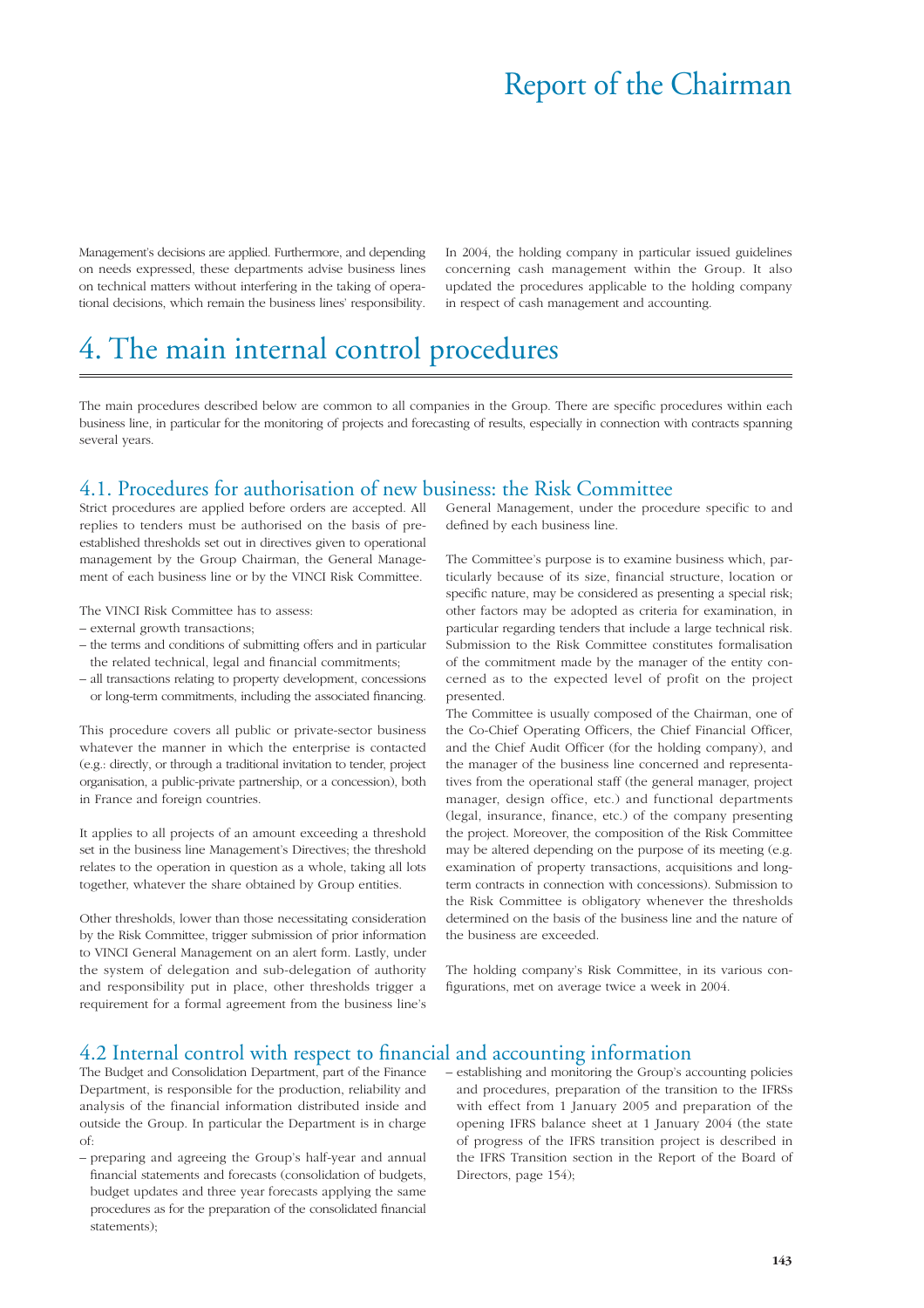- co-ordination of the "Vision" Group information system, which incorporates the consolidation process and which is used to unify the various VINCI reporting systems (accounting and financial information, human resources information, commercial data, borrowing).

The budget procedure is common to all business lines and their subsidiaries. It is built around five key dates in the year: the budget for the next year in November followed by four updates in March, May, September and November. For each of these stages, management committees are formed to examine the position of each business line and its financial data, in the presence of the Group Chairman.

The monthly report on business on a consolidated basis, new orders taken, the Group's order book and the net borrowing position is prepared by the Finance Department at the end of every month for the previous month, on the basis of detailed information provided by the business lines, and is distributed to the General Management.

The Management of each business line prepares a specific report on the month's key events.

The Budget and Consolidation Department lays down a timetable and closure instructions for the preparation of the half-yearly and annual accounts. These instructions, sent to the business line Finance Departments, are presented in detail to the staff in charge of consolidation.

The line items in the consolidation pack under the "Vision" system are defined beforehand by the Budget and Consolidation Department. The Group's accounting rules and methods are also laid down in the form of procedures. Provisions for liabilities, deferred tax, and off balance sheet commitments are the subject of specific monitoring.

At each accounts closure, business lines submit a dossier with analysis and comments on the consolidated data to the Budget and Consolidation Department.

The Group Finance Department presents the accounting treatment it intends using for any complex transactions to the Statutory Auditors in order to receive their prior opinion.

The Statutory Auditors present their observations on the halfyear and annual accounts to the Audit Committee before they are presented to the Board of Directors, after they have been presented to the business lines and the VINCI holding company.

Before signing their reports, the Statutory Auditors request letters of representation from Group Management and business line management. In these declarations, Group Management and business line managements confirm that they consider that the effects of any misstatements noted by the Statutory Auditors but not corrected are not, either individually or in aggregate, material with regard to the financial statements taken as a whole.

Business lines have management accounting systems tailored to their own business. Specific budgetary control tools have been installed in the Construction, Roads and Energy Business Lines and each of their concession activities (airports, car parks and Cofiroute) and allow regular monitoring of the progress of projects.

# 5. Action plan to strengthen internal control

#### 5.1 The project launched in 2003

VINCI initiated an active approach by launching an action plan in 2003 intended to enhance the quality of the internal control system tailored to the management organisation in force in the Group, which combines an entrepreneurial culture, the autonomy of operational staff, transparency and loyalty, and network-based operations.

The project comprised several stages, of which the first, completed in 2003, was to identify the main risks and the associated controls for the main entities and processes.

The second stage was related to the current organisation of internal control, the aim being to describe the existing internal control arrangements implemented within the Group. Selfassessment questionnaires on the internal control environment, approved by the Executive Committee, were sent at the end of 2003 to managers of a sample of 23 entities, selected from

the largest and most representative entities. Their replies were analysed and a list was drawn up of the main procedures in existence.

A third stage related to the listing of the risks and the associated controls. The objective of this stage was to use the selfassessment questionnaires and the interviews conducted with VINCI's General Management, the managers of the main business lines and VINCI's functional departments to list the risks and controls that exist within the Group and the business lines. This work resulted in the identification of those processes for which an assessment of internal control should be made by the various entities. The main area to be assessed as a priority was acceptance of new business. The main risks inherent in the Group's activities are analysed in the "Risk Management" section of the Report of the Board of Directors.